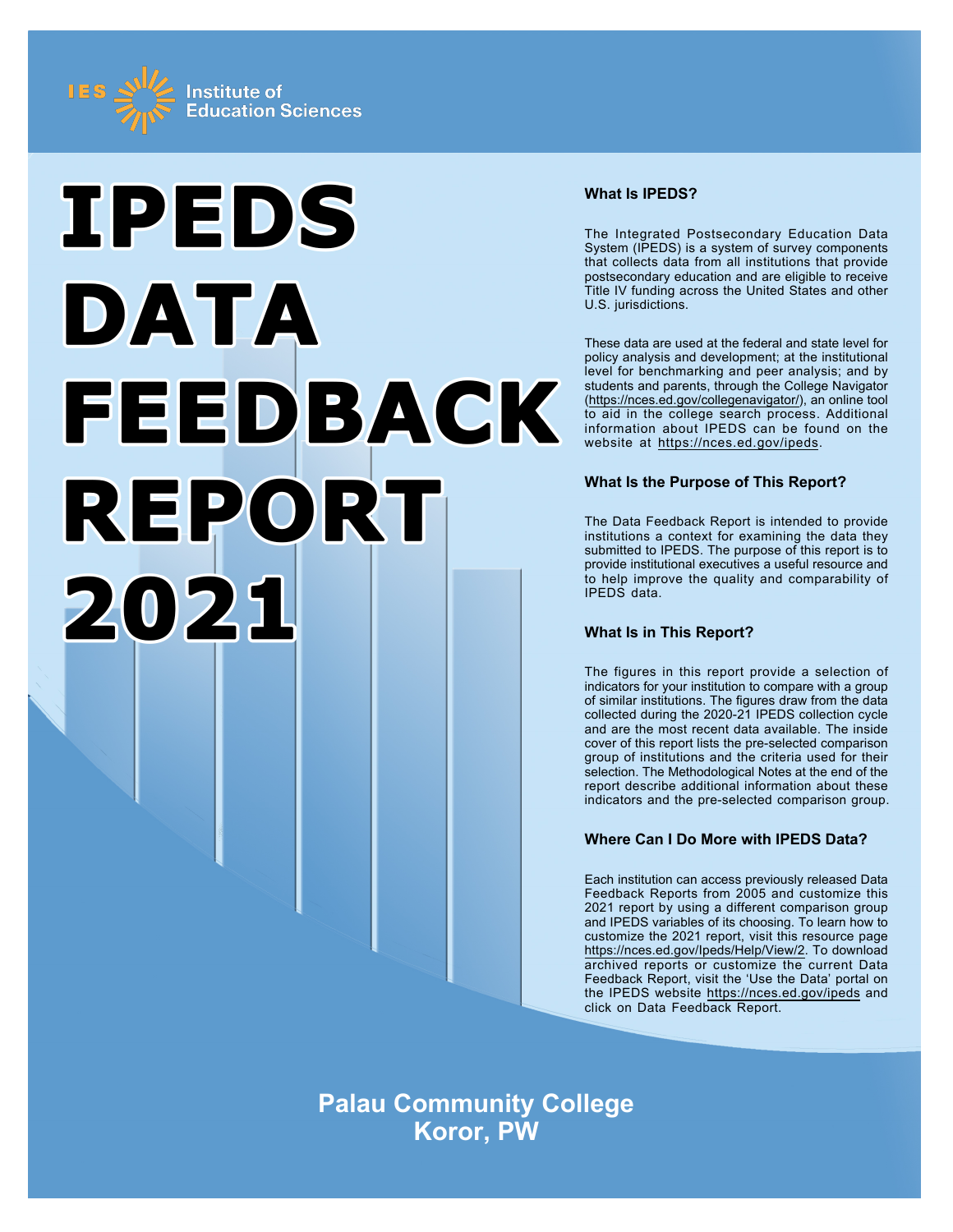# **COMPARISON GROUP**

Comparison group data are included to provide a context for interpreting your institution's indicators. If your institution did not define a custom comparison group for this report by July 15, 2021 NCES selected a comparison group for you. (In this case, the characteristics used to define the comparison group appears below.) The customized Data Feedback Report function available at<https://nces.ed.gov/ipeds/use-the-data/> can be used to reproduce the figures in this report using different peer groups.

The custom comparison group chosen by Palau Community College includes the following 5 institutions:

American Samoa Community College (Pago Pago, AS)

College of Micronesia-FSM (Pohnpei, FM)

College of the Marshall Islands (Majuro, MH)

Guam Community College (Mangilao, GU)

Northern Marianas College (Saipan, MP)

#### **The figures in this report have been organized and ordered into the following topic areas:**

| <b>Topic Area</b>                                    | <b>Figures</b>                        | Pages         |
|------------------------------------------------------|---------------------------------------|---------------|
| 1) Admissions (only for non-open-admissions schools) | [No charts applicable]                |               |
| 2) Student Enrollment                                | 1, 2, 3 and 4                         | 3 and 4       |
| 3) Awards                                            | 5                                     | 4             |
| 4) Charges and Net Price                             | 6 and 7                               | 4             |
| 5) Student Financial Aid                             | 8 and 9                               | 5             |
| 6) Military Benefits*                                | [No charts applicable]                |               |
| 7) Retention and Graduation Rates                    | 10, 11, 12, 13, 14, 15, 16, 17 and 18 | 5, 6, 7 and 8 |
| 8) Finance                                           | 19 and 20                             | 9             |
| 9) Staff                                             | 21 and 22                             | 9 and 10      |
| 10) Libraries*                                       | 23                                    | 10            |

\*These figures only appear in customized Data Feedback Reports (DFRs), which are available through Use the Data portal on the IPEDS website.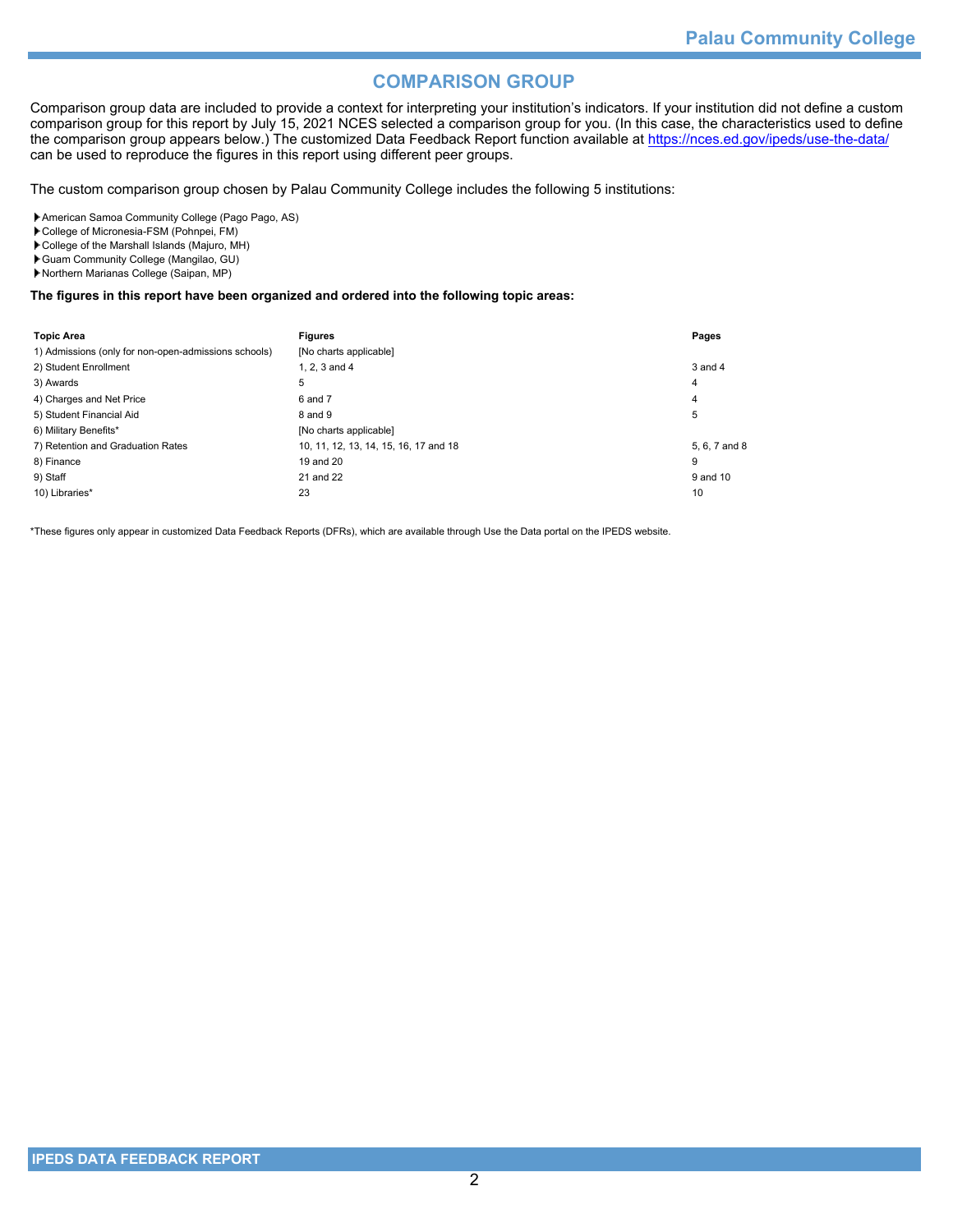



NOTE: For more information about disaggregation of data by race and ethnicity, see the Methodological Notes. Median values for the comparison group will not add to 100%. See 'Use of Median Values for Comparison Group' for how median values are determined. N is the number of institutions in the comparison group. SOURCE: U.S. Department of Education, National Center for Education Statistics, Integrated Postsecondary Education Data System (IPEDS): Spring 2021, Fall Enrollment component.

#### **Figure 2. 12-month FTE enrollment, total unduplicated headcount, full- and part-time undergraduate headcount (2019-20) and total fall enrollment, full-time and part-time undergraduate fall enrollment (Fall 2020)**

## **Figure 3. Percent of students enrolled in distance education courses, by amount of distance education: Fall 2020**



NOTE: For details on calculating full-time equivalent (FTE) enrollment, see Calculating FTE in the Methodological Notes. Total headcount, FTE, and full- and part-time fall enrollment include both undergraduate and postbaccalaureate students, when applicable. N is the number of institutions in the comparison group.

SOURCE: U.S. Department of Education, National Center for Education Statistics, Integrated Postsecondary Education Data System (IPEDS): Fall 2020, 12-month Enrollment component and Spring 2021, Fall Enrollment component.



NOTE: N is the number of institutions in the comparison group.

SOURCE: U.S. Department of Education, National Center for Education Statistics, Integrated Postsecondary Education Data System (IPEDS): Spring 2021, Fall Enrollment component.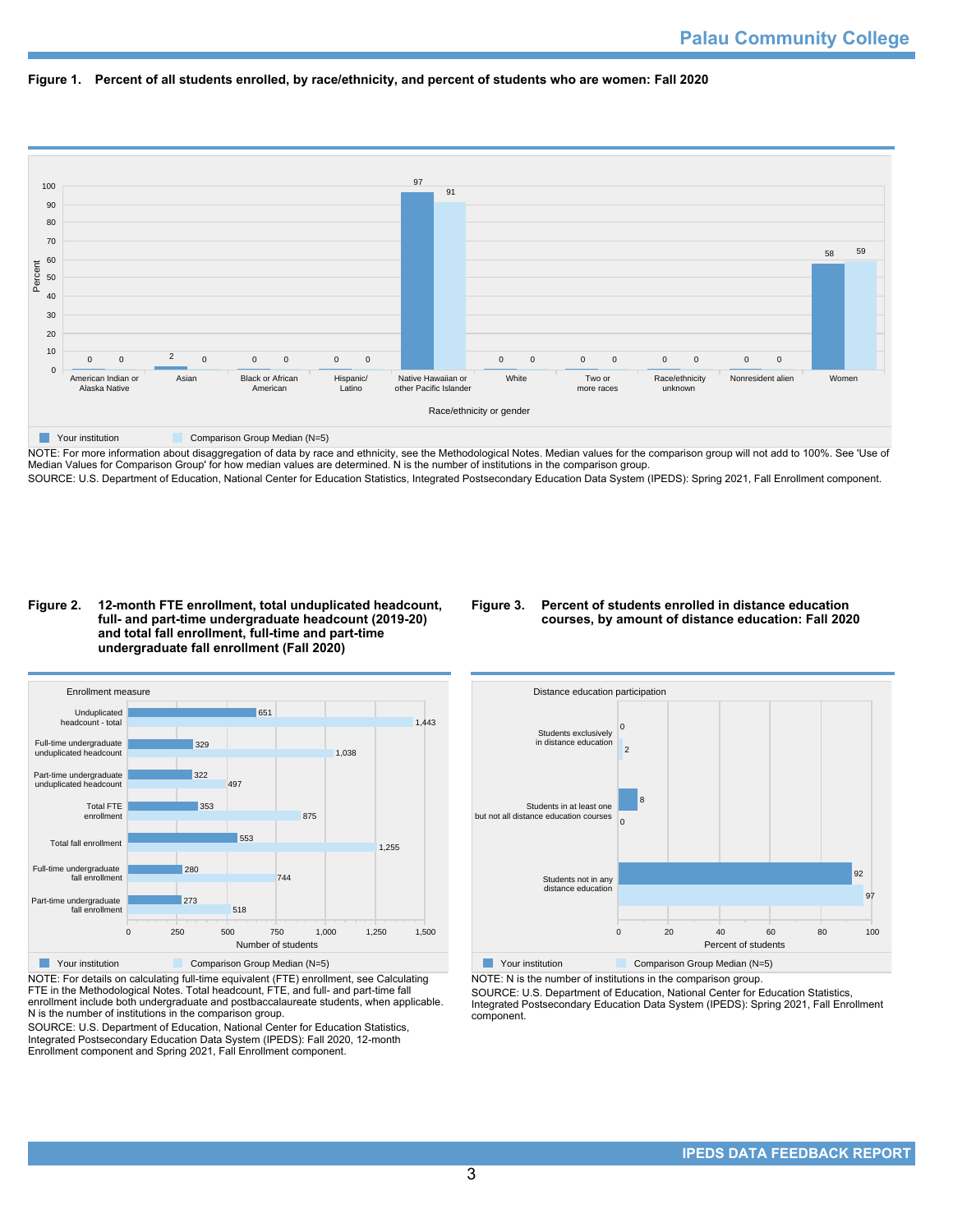**Figure 4. Percent of students enrolled in distance education courses, by amount of distance education and student level: 2019-20**



NOTE: N is the number of institutions in the comparison group. SOURCE: U.S. Department of Education, National Center for Education Statistics, Integrated Postsecondary Education Data System (IPEDS): Fall 2020, 12-month Enrollment component.

#### **Figure 5. Number of subbaccalaureate degrees and certificates awarded, by level: 2019-20**



NOTE: N is the number of institutions in the comparison group. SOURCE: U.S. Department of Education, National Center for Education Statistics, Integrated Postsecondary Education Data System (IPEDS): Fall 2020, Completions component.

#### **Figure 6. Tuition and required fees for full-time, first-time degree/certificate-seeking undergraduates: Academic years 2017-18 to 2020-21**



NOTE: The tuition and required fees shown here are the lowest reported from the categories of in-district, in-state, and out-of-state. N is the number of institutions in the comparison group.

SOURCE: U.S. Department of Education, National Center for Education Statistics, Integrated Postsecondary Education Data System (IPEDS): Fall 2020, Institutional Characteristics component.

#### **Figure 7. Average net price of attendance for full-time, first-time degree/certificate-seeking undergraduate students, who were awarded grant or scholarship aid: 2017-18 to 2019- 20**



NOTE: Average net price is for full-time, first-time degree/certificate-seeking undergraduate students and is generated by subtracting the average amount of federal, state/local government, and institutional grant and scholarship awarded aid from the total cost of attendance. Total cost of attendance is the sum of published tuition and required fees (lower of in-district or in-state for public institutions), books and supplies, and the weighted average of room and board and other expenses. For details, see the Methodological Notes. N is the number of institutions in the comparison group. SOURCE: U.S. Department of Education, National Center for Education Statistics, Integrated Postsecondary Education Data System (IPEDS): Fall 2020, Institutional Characteristics component and Winter 2020-21, Student Financial Aid component.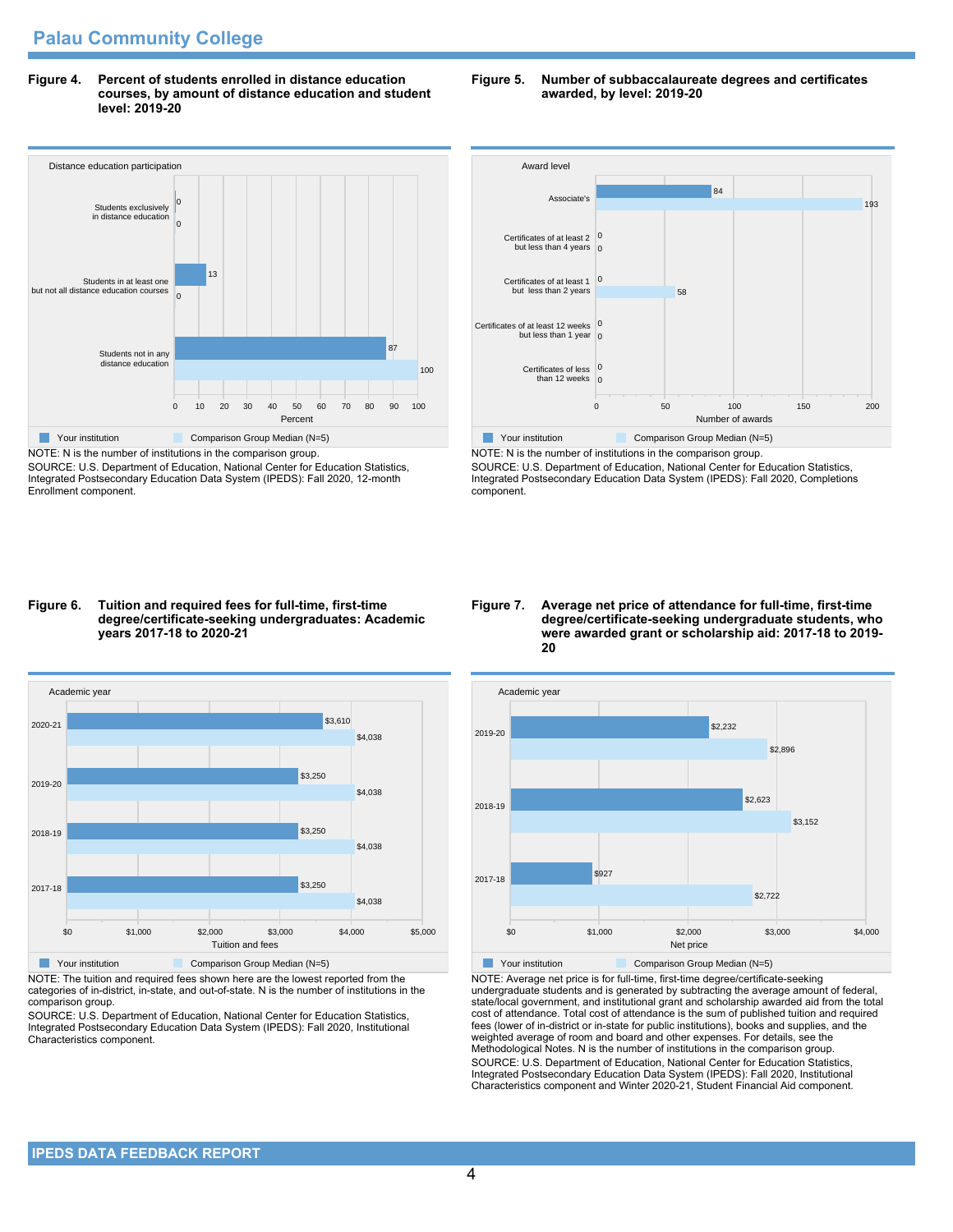**Figure 8. Percent of full-time, first-time degree/certificate-seeking undergraduate students who were awarded grant or scholarship aid, or loans, by type of aid: 2019-20**



NOTE: Any grant aid above includes grant or scholarship aid awarded from the federal government, state/local government, or the institution. Federal grants include Federal Pell grants and other federal grants. Any loans include federal loans and other loans awarded to students. For details on how students are counted for financial aid reporting, see Cohort Determination in the Methodological Notes. N is the number of institutions in the comparison group.

SOURCE: U.S. Department of Education, National Center for Education Statistics, Integrated Postsecondary Education Data System (IPEDS): Winter 2020-21, Student Financial Aid component.



**Figure 9. Average amounts of awarded grant or scholarship aid, or**



NOTE: Any grant aid above includes grant or scholarship aid awarded from the federal government, state/local government, or the institution. Federal grants include Federal Pell grants and other federal grants. Any loans include federal loans and other loans awarded to students. Average amounts of aid were calculated by dividing the total aid awarded by the unduplicated count of recipients at each institution. N is the number of institutions in the comparison group. Medians are not reported for comparison groups with less than three values.

SOURCE: U.S. Department of Education, National Center for Education Statistics, Integrated Postsecondary Education Data System (IPEDS): Winter 2020-21, Student Financial Aid component.

## **Figure 10. Retention rates of first-time degree/certificate seeking students, attendance status: Fall 2019 cohort**



NOTE: Retention rates are measured from the fall of first enrollment to the following fall. Academic reporting institutions report retention data for the Fall 2019 cohort of students who are still enrolled as of the institution's official fall reporting date or as of October 15, 2020. Program reporters determine the cohort with enrollment any time between August 1 - October 31, 2019 and retention based on August 1, 2020. Medians are not reported for comparison groups with less than three values.

SOURCE: U.S. Department of Education, National Center for Education Statistics, Integrated Postsecondary Education Data System (IPEDS): Spring 2021, Fall Enrollment component.

#### **Figure 11. Graduation and transfer-out rates of full-time, first-time degree/certificate-seeking undergraduates within 150% of normal time to program completion: 2017 cohort**



NOTE: Graduation rate cohort includes all full-time, first-time degree/certificate-seeking undergraduate students. Graduation and transfer-out rates are the Student Right-to-Know rates. Only institutions with mission to prepare students to transfer are required to report transfer out. For more details, see the Methodological Notes. N is the number of institutions in the comparison group.

SOURCE: U.S. Department of Education, National Center for Education Statistics, Integrated Postsecondary Education Data System (IPEDS): Winter 2020-21, Graduation Rates component.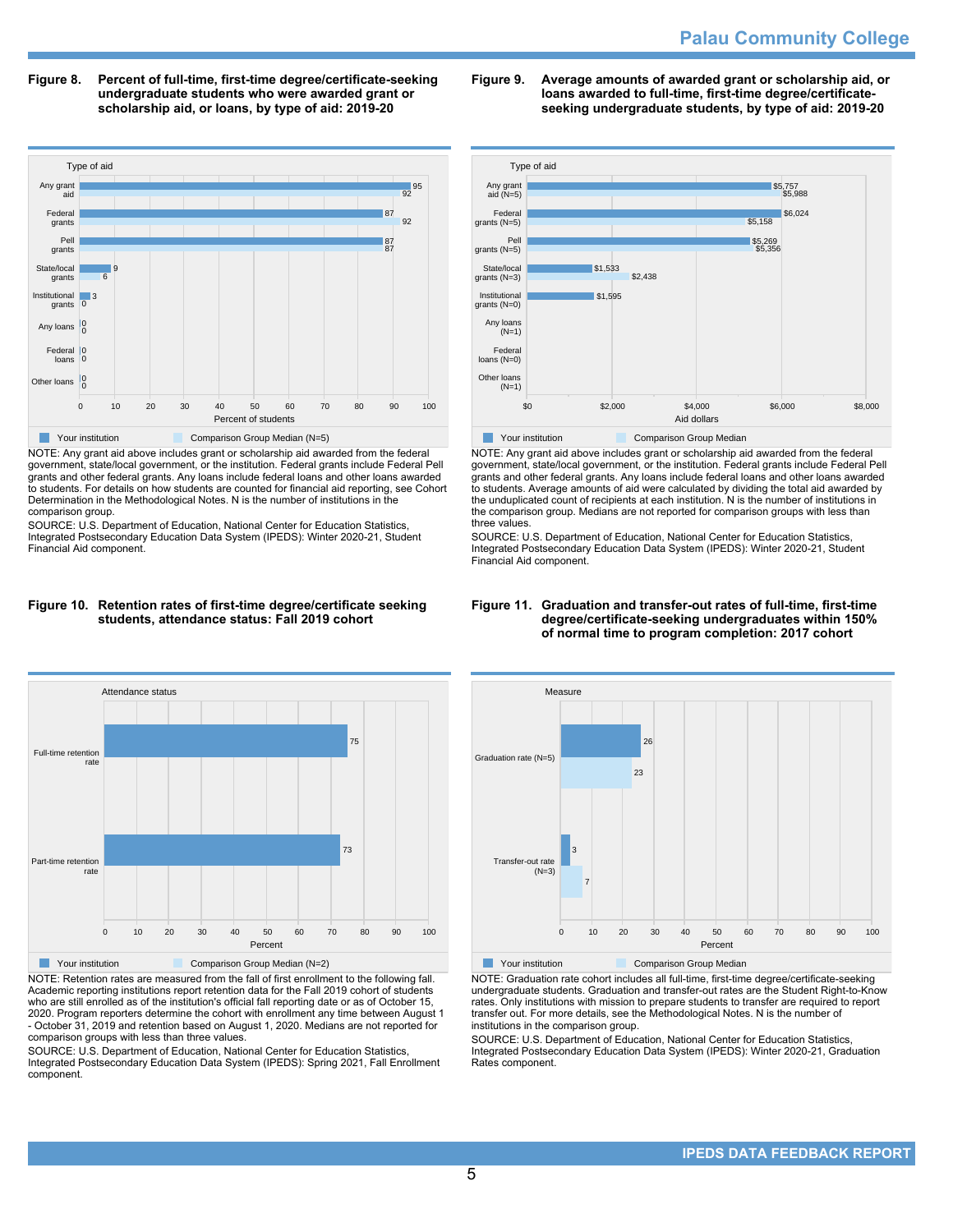**Figure 12. Graduation rates of full-time, first-time degree/certificate-seeking undergraduates within 150% of normal time to program completion, by race/ethnicity: 2017 cohort**



NOTE: For more information about disaggregation of data by race and ethnicity, see the Methodological Notes. The graduation rates are the Student Right-to-Know (SRK) rates. Median values for the comparison group will not add to 100%. N is the number of institutions in the comparison group. Medians are not reported for comparison groups with less than three values.

SOURCE: U.S. Department of Education, National Center for Education Statistics, Integrated Postsecondary Education Data System (IPEDS): Winter 2020-21, Graduation Rates component.

#### **Figure 13. Graduation rates of full-time, first-time degree/certificateseeking undergraduates within 150% of normal time to program completion, by type of aid: 2017 cohort**

## **Figure 14. Graduation rates of full-time, first-time degree/certificateseeking undergraduates within normal time, and 150% and 200% of normal time to program completion: 2016 cohort**



NOTE: Graduation rate cohort includes all full-time, first-time degree/certificate-seeking undergraduate students. Data were collected on those students, who at entry of the cohort, were awarded a Pell Grant and students who were awarded a Subsidized Stafford loan, but did not receive a Pell Grant. Graduation rates are the Student Right-to-Know rates. For more details, see the Methodological Notes. N is the number of institutions in the comparison group. Medians are not reported for comparison groups with less than three values.

SOURCE: U.S. Department of Education, National Center for Education Statistics, Integrated Postsecondary Education Data System (IPEDS): Winter 2020-21, Graduation Rates component.



NOTE: The 150% graduation rate is the Student Right-to-Know (SRK) rates; the Normal time and 200% rates are calculated using the same methodology. For details, see the Methodological Notes. N is the number of institutions in the comparison group. Medians are not reported for comparison groups with less than three values. SOURCE: U.S. Department of Education, National Center for Education Statistics, Integrated Postsecondary Education Data System (IPEDS): Winter 2020-21, 200% Graduation Rates component.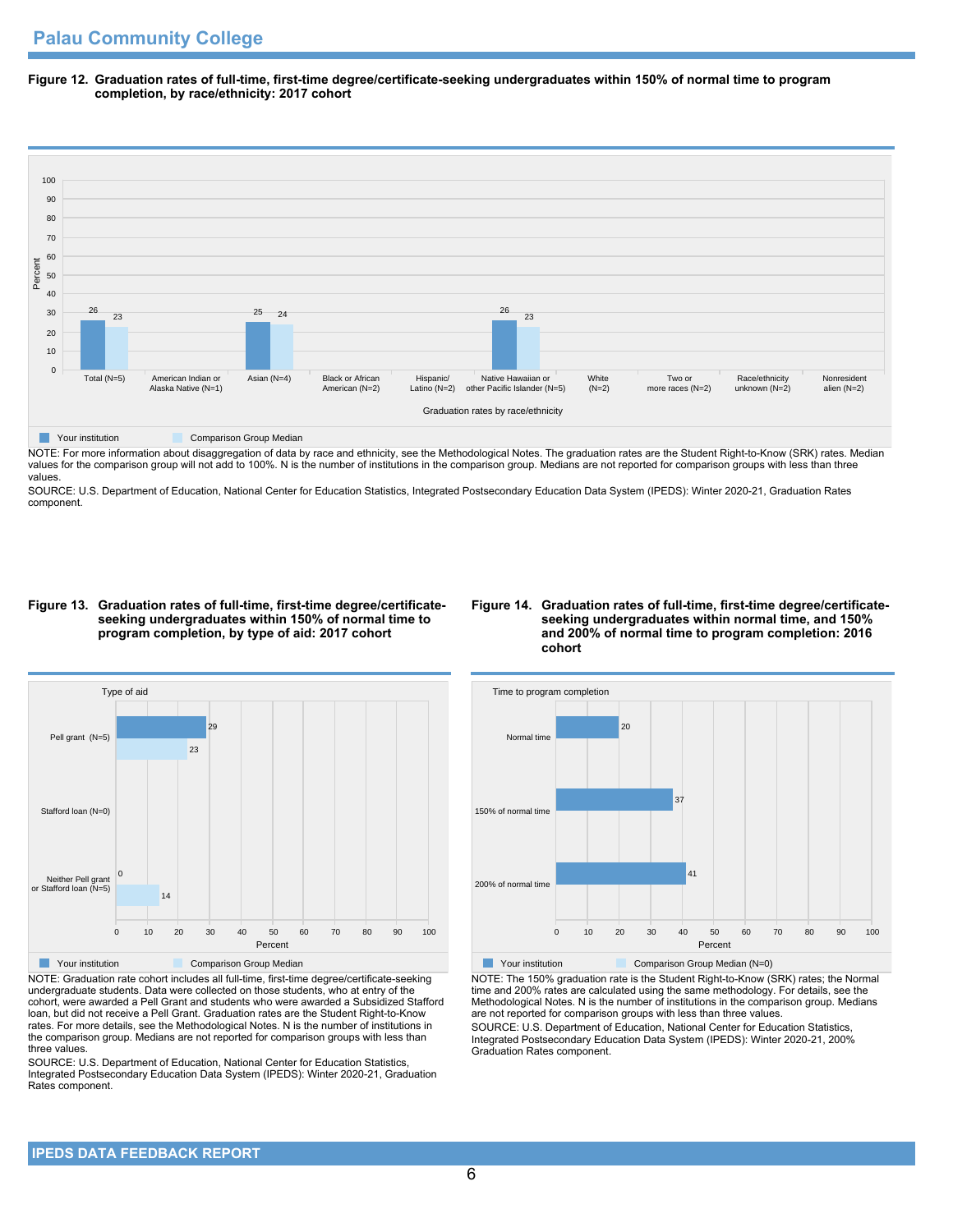#### **Figure 15. Award and enrollment rates of first-time, full-time, degree/certificate-seeking undergraduates after 8 years of entry, by Pell status: 2012-13 cohort**



NOTE: Award measures are based on the highest award received after 8 years of entry and enrollment measures are based on students who did not receive an award after 8 years of entry. Student cohorts (i.e., First-time, full-time; First-time, part-time; Non-first-time, full-time; and Non-first-time, part-time) are degree/certificate-seeking undergraduate students who entered the institution between July 1, 2012-June 30, 2013. Pell recipients are students with demonstrated financial need. For more details, see the Methodological Notes. N is the number of institutions in the comparison group. Medians are not reported for comparison groups with less than three values.

SOURCE: U.S. Department of Education, National Center for Education Statistics, Integrated Postsecondary Education Data System (IPEDS): Winter 2020-21, Outcome Measures component.

## **Figure 16. Award and enrollment rates of first-time, part-time, degree/certificate-seeking undergraduates after 8 years of entry, by Pell status: 2012-13 cohort**



NOTE: Award measures are based on the highest award received after 8 years of entry and enrollment measures are based on students who did not receive an award after 8 years of entry. Student cohorts (i.e., First-time, full-time; First-time, part-time; Non-first-time, full-time; and Non-first-time, part-time) are degree/certificate-seeking undergraduate students who entered the institution between July 1, 2012-June 30, 2013. Pell recipients are students with demonstrated financial need. For more details, see the Methodological Notes. N is the number of institutions in the comparison group. Medians are not reported for comparison groups with less than three values. SOURCE: U.S. Department of Education, National Center for Education Statistics, Integrated Postsecondary Education Data System (IPEDS): Winter 2020-21, Outcome Measures component.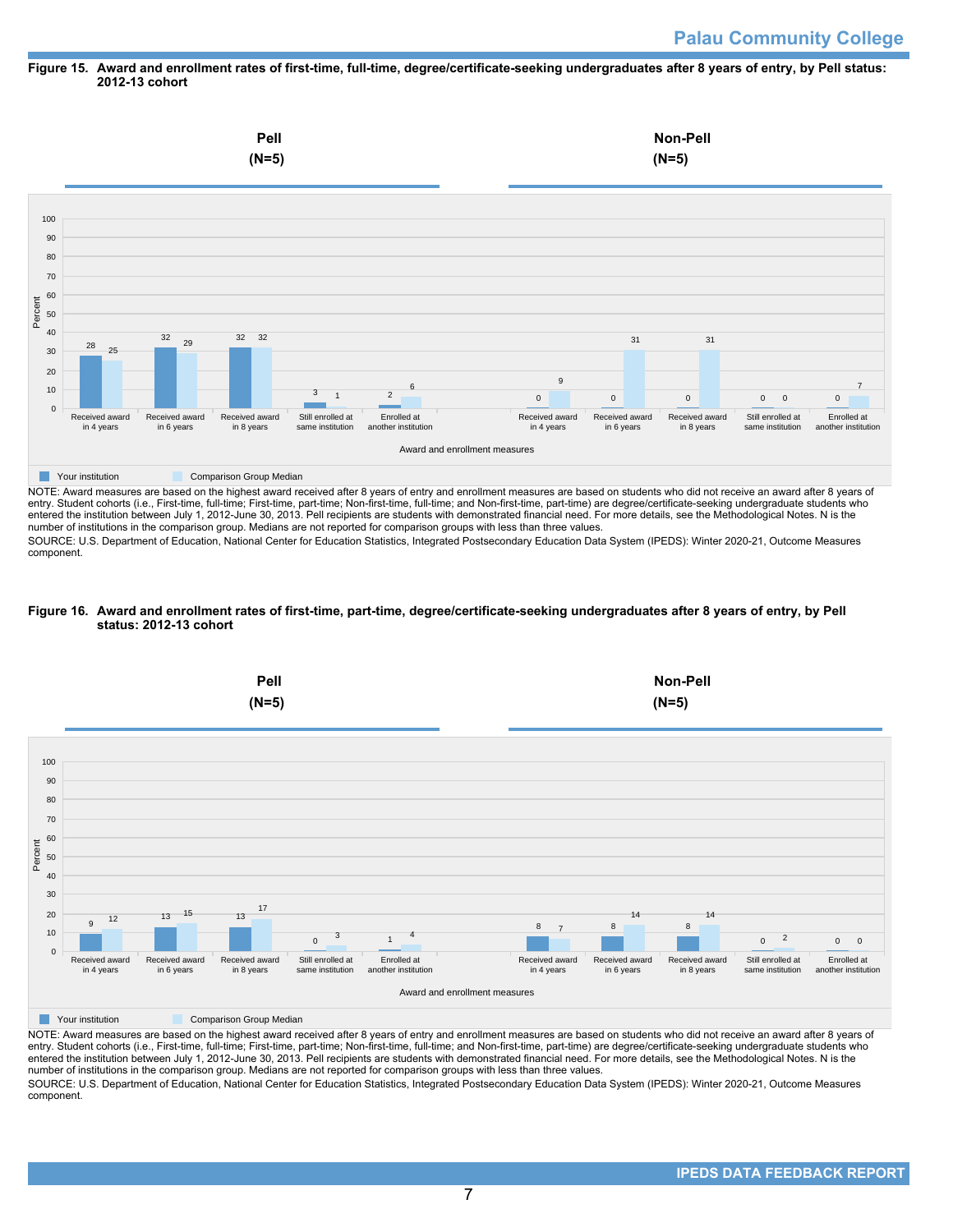# **Palau Community College**

## **Figure 17. Award and enrollment rates of non-first-time, full-time, degree/certificate-seeking undergraduates after 8 years of entry, by Pell status: 2012-13 cohort**



NOTE: Award measures are based on the highest award received after 8 years of entry and enrollment measures are based on students who did not receive an award after 8 years of entry. Student cohorts (i.e., First-time, full-time; First-time, part-time; Non-first-time, full-time; and Non-first-time, part-time) are degree/certificate-seeking undergraduate students who entered the institution between July 1, 2012-June 30, 2013. Pell recipients are students with demonstrated financial need. For more details, see the Methodological Notes. N is the number of institutions in the comparison group. Medians are not reported for comparison groups with less than three values.

SOURCE: U.S. Department of Education, National Center for Education Statistics, Integrated Postsecondary Education Data System (IPEDS): Winter 2020-21, Outcome Measures component.

## **Figure 18. Award and enrollment rates of non-first-time, part-time, degree/certificate-seeking undergraduates after 8 years of entry, by Pell status: 2012-13 cohort**



NOTE: Award measures are based on the highest award received after 8 years of entry and enrollment measures are based on students who did not receive an award after 8 years of entry. Student cohorts (i.e., First-time, full-time; First-time, part-time; Non-first-time, full-time; and Non-first-time, part-time) are degree/certificate-seeking undergraduate students who entered the institution between July 1, 2012-June 30, 2013. Pell recipients are students with demonstrated financial need. For more details, see the Methodological Notes. N is the number of institutions in the comparison group. Medians are not reported for comparison groups with less than three values. SOURCE: U.S. Department of Education, National Center for Education Statistics, Integrated Postsecondary Education Data System (IPEDS): Winter 2020-21, Outcome Measures component.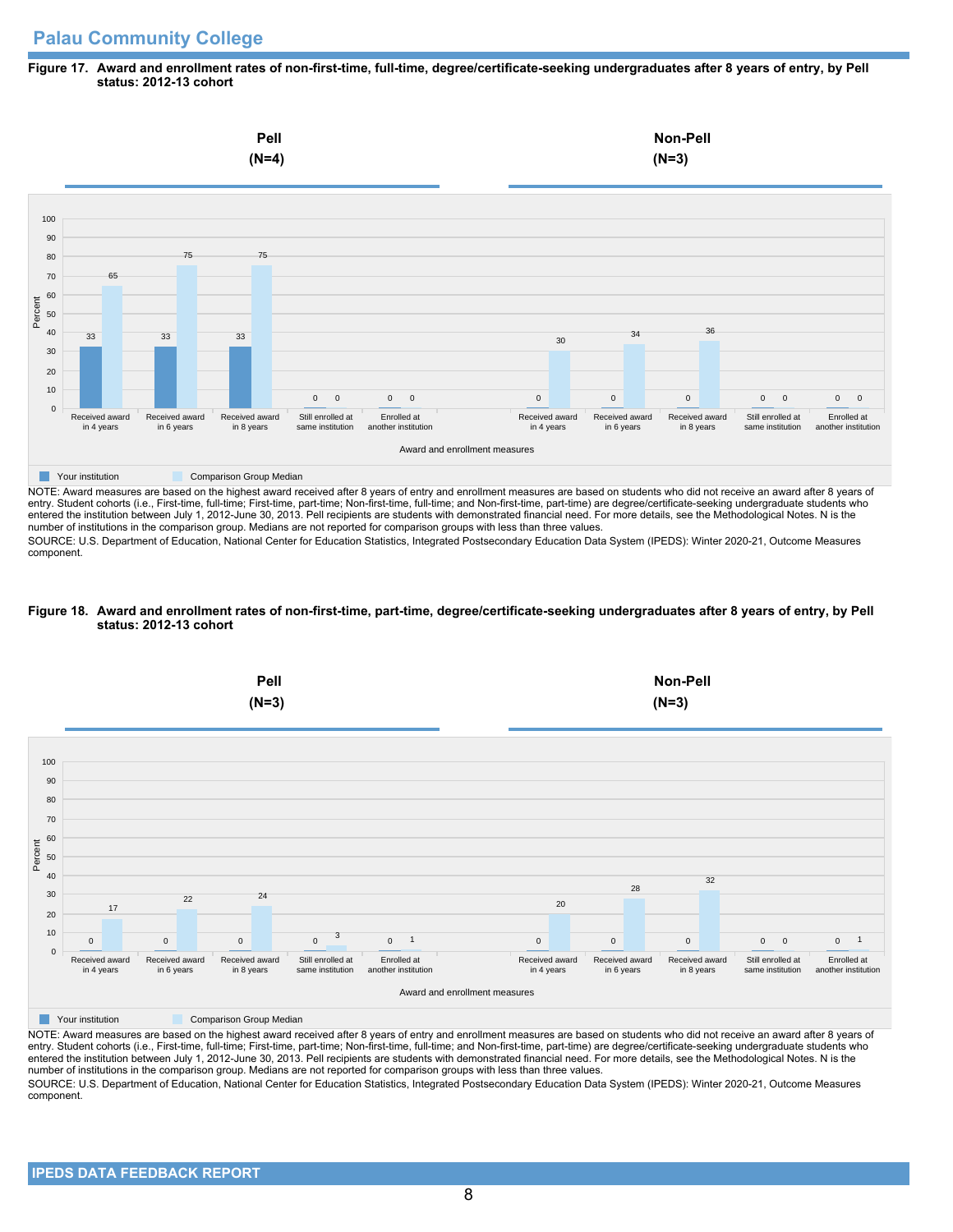**Figure 19. Percent distribution of core revenues, by source: Fiscal year 2020**

**Figure 20. Core expenses per FTE enrollment, by function: Fiscal year 2020**



NOTE: The comparison group median is based on those members of the comparison group that report finance data using the same accounting standards as the comparison institution. For more information, see the Methodological Notes. N is the number of institutions in the comparison group.

SOURCE: U.S. Department of Education, National Center for Education Statistics, Integrated Postsecondary Education Data System (IPEDS): Spring 2021, Finance component.



NOTE: Expenses per full-time equivalent (FTE) enrollment, particularly instruction, may be inflated because finance data includes all core expenses while FTE reflects credit activity only. For details on calculating FTE enrollment and a detailed definition of core expenses, see the Methodological Notes. N is the number of institutions in the comparison group. SOURCE: U.S. Department of Education, National Center for Education Statistics, Integrated Postsecondary Education Data System (IPEDS): Fall 2020, 12-month Enrollment component and Spring 2021, Finance component.

## **Figure 21. Full-time equivalent staff, by occupational category: Fall 2020**



**Your institution** Comparison Group Median (N=5)

NOTE: Graduate assistants are not included. For calculation details, see the Methodological Notes. N is the number of institutions in the comparison group. SOURCE: U.S. Department of Education, National Center for Education Statistics, Integrated Postsecondary Education Data System (IPEDS): Spring 2021, Human Resources component.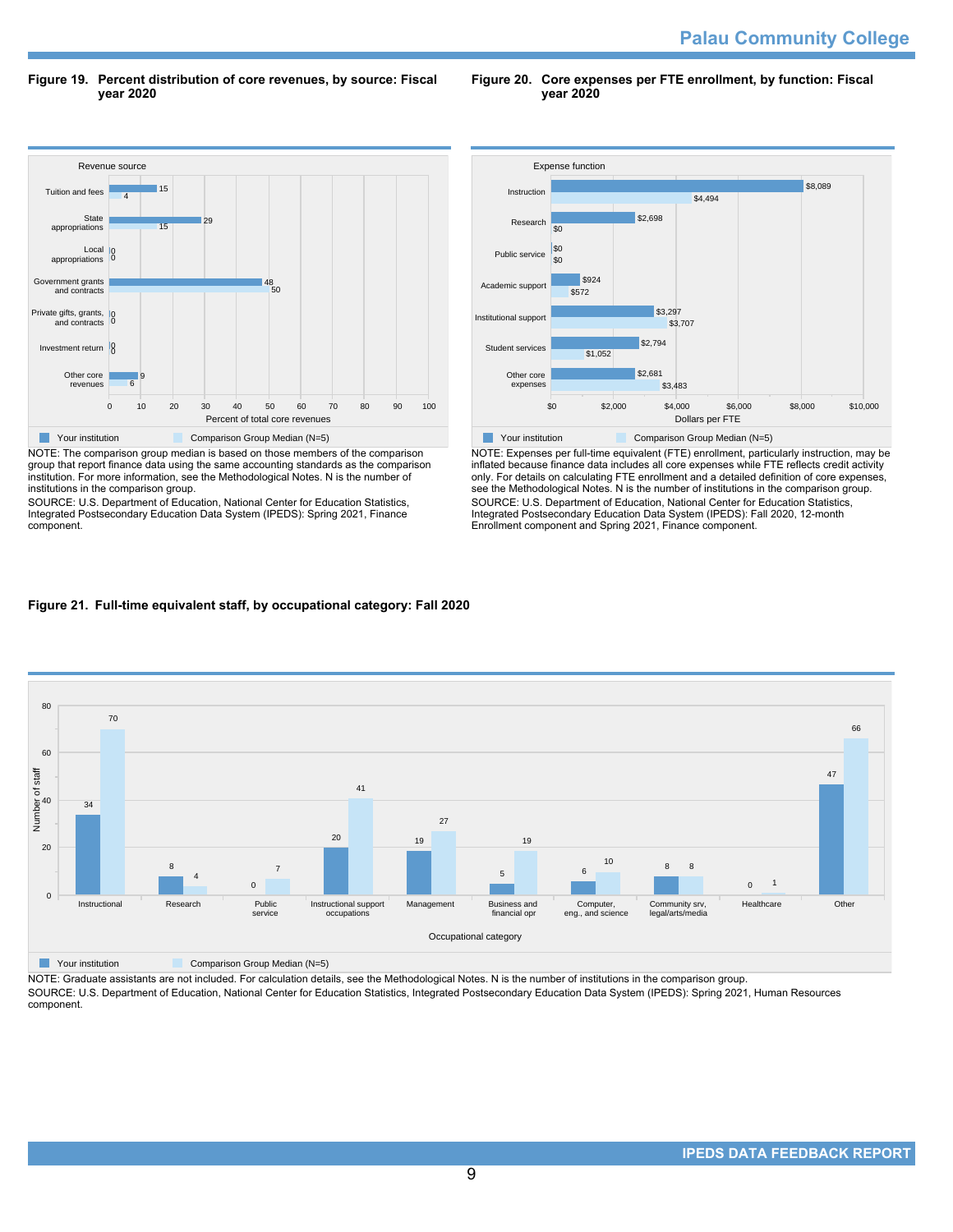**Figure 22. Average salaries of full-time instructional non-medical staff equated to 9-months worked, by academic rank: Academic year 2020-21**



NOTE: See Methodology Notes for more details on average salary. N is the number of institutions in the comparison group. Medians are not reported for comparison groups with less than three values.

SOURCE: U.S. Department of Education, National Center for Education Statistics, Integrated Postsecondary Education Data System (IPEDS): Spring 2021, Human Resources component.

**Figure 23. Percent distribution of library collection, by material type: Fiscal Year 2020**



NOTE: N is the number of institutions in the comparison group. SOURCE: U.S. Department of Education, National Center for Education Statistics, Integrated Postsecondary Education Data System (IPEDS): Spring 2021, Academic Libraries component.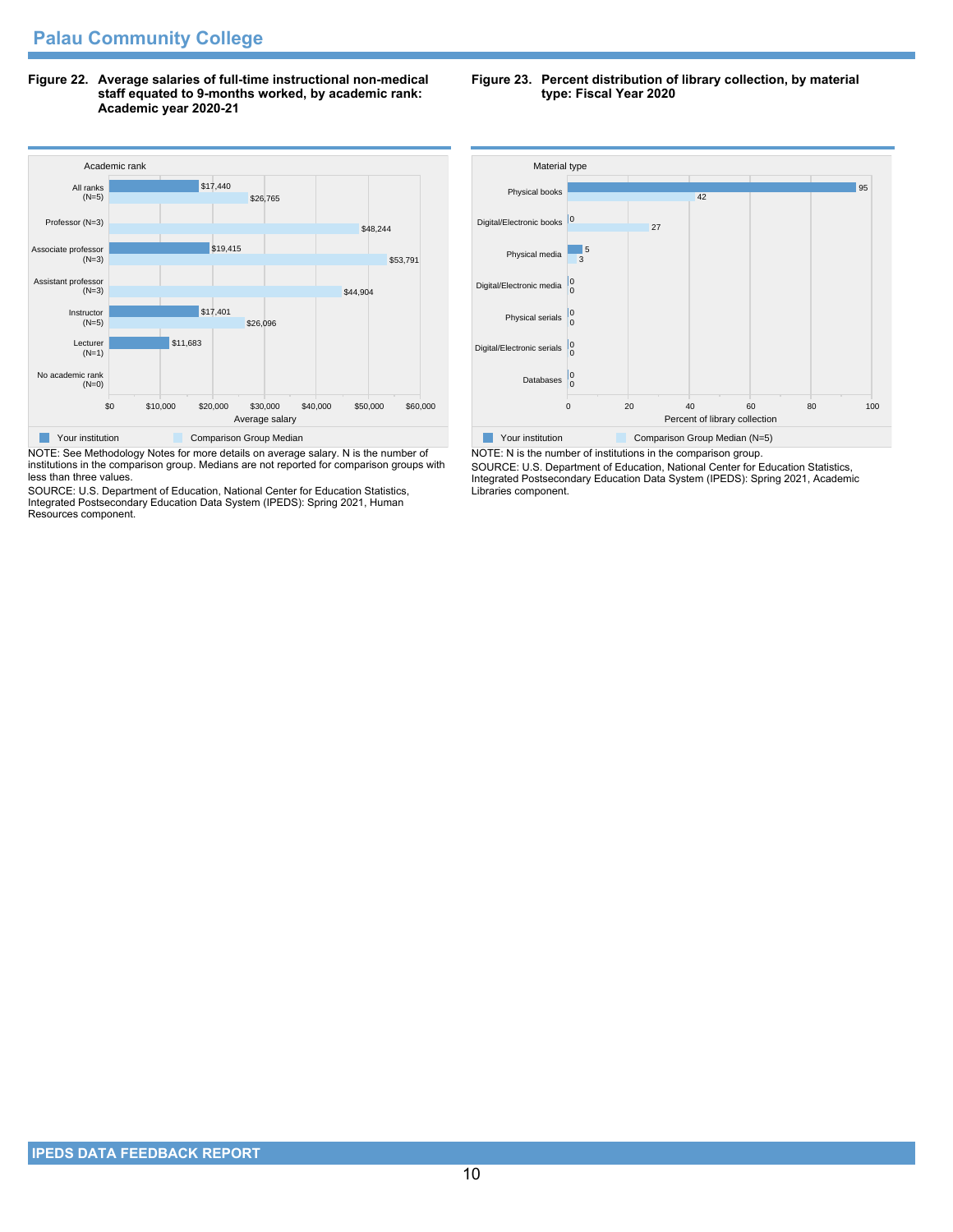# **METHODOLOGICAL NOTES**

## **Overview**

This report is based on data supplied by institutions to IPEDS during 2020-21 data collection year. Response rates exceeded 99% for most surveys. IPEDS data release memos at <https://nces.ed.gov/ipeds/use-the-data/survey-components> provide an overview of the number of institutions responding to the survey components. Furthermore, data used in this report are provisional level and may be revised for a limited time through the IPEDS Prior Year Revision system.

## **Use of Median Values for Comparison Group**

This report compares your institution's data to the median value for the comparison group for each indicator shown in the figure. If more than one indicator is present in a figure, the median values are determined separately for each indicator. Medians are not displayed for comparison groups with fewer than three values. Where percentage distributions are presented, median values may not add to 100%. To access all the data used to create the figures included in this report, go to 'Use the Data' portal on the IPEDS website at this provided link (<https://nces.ed.gov/ipeds>).

## **Missing Indicators**

If a indicator is not reported for your institution, the omission indicates that the indicator is not relevant to your institution and the data were not collected. Not all notes may be applicable to your report.

## **Use of Imputed Data**

All IPEDS data are subject to imputation for total (institutional) and partial (item) nonresponse. If necessary, imputed values were used to prepare your report.

## **Data Confidentiality**

IPEDS data are not collected under a pledge of confidentiality.

## **Disaggregation of Data by Race/Ethnicity**

When applicable, some indicators are disaggregated by race/ethnicity. Data disaggregated by race/ethnicity have been reported using the 1997 Office of Management and Budget categories. Detailed information about the race/ethnicity categories can be found at <https://nces.ed.gov/ipeds/Section/Resources>.

## **Cohort Determination for Reporting Student Financial Aid, Graduation Rates, and Outcome Measures**

Student cohorts for reporting Student Financial Aid and Graduation Rates data are based on the reporting type of the institution. For institutions that report based on an academic year (those operating on standard academic terms), student counts and cohorts are based on fall term data. Student counts and cohorts for program reporters (those that do not operate on standard academic terms) are based on unduplicated counts of students enrolled during a full 12-month period.

Student cohorts for reporting Outcome Measures are based on a full-year cohort from July 1-June 30 for all degree-granting institutions.

# **DESCRIPTION OF INDICATORS USED IN THE FIGURES**

## **Admissions (only for non-open-admissions schools)**

## *Admissions and Test Score Data*

Admissions and test score data are presented only for institutions that do not have an open admission policy, and apply to first-time, degree/certificate-seeking undergraduate students only. Applicants include only those students who fulfilled all requirements for consideration for admission and who were notified of one of the following actions: admission, non-admission, placement on a wait list, or application withdrawn (by applicant or institution). Admitted applicants (admissions) include wait-listed students who were subsequently offered admission. Early decision, early action, and students who began studies during the summer prior to the fall reporting period are included. For customized Data Feedback Reports, test scores are presented only if scores are required for admission.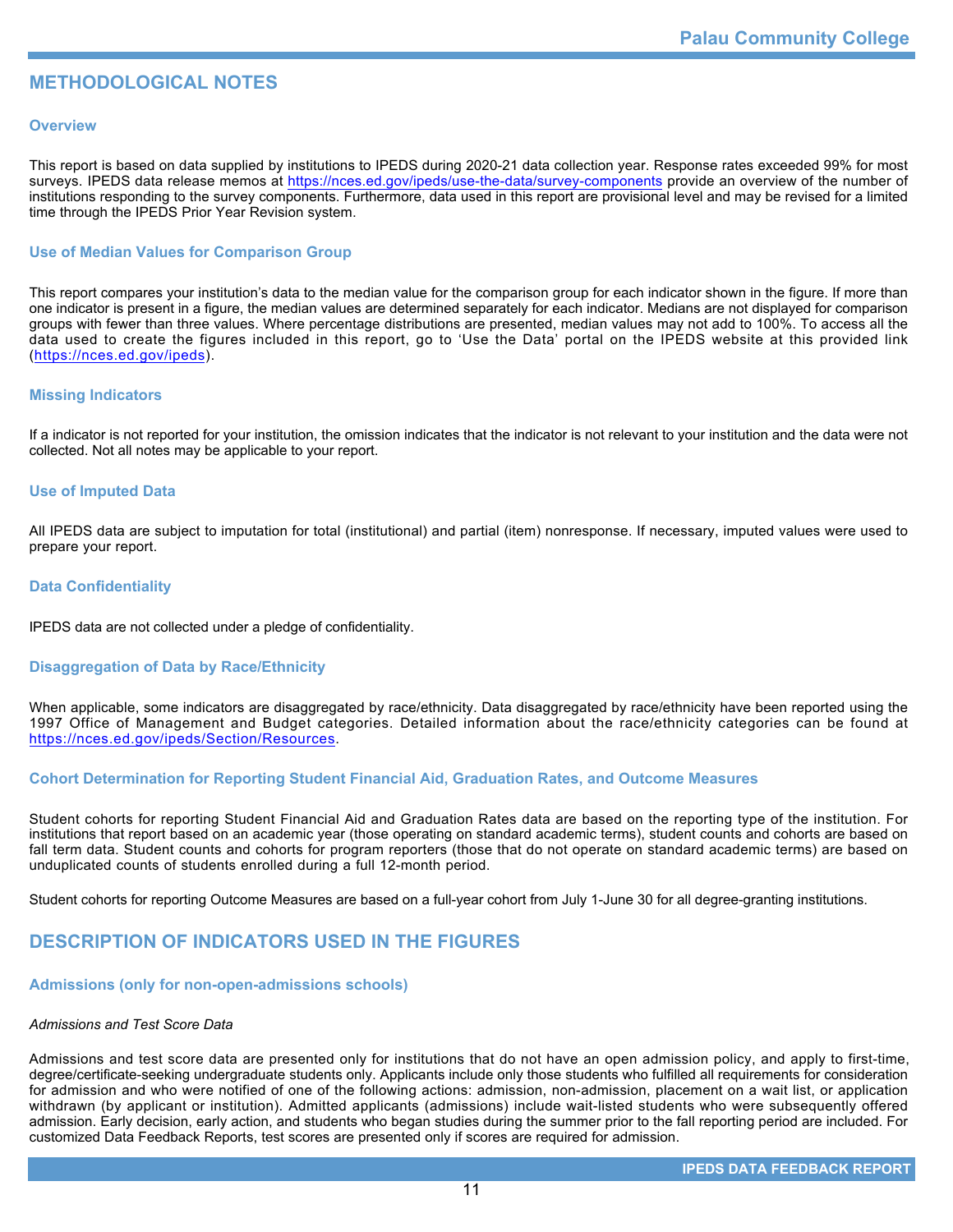# **Student Enrollment**

## *Enrollment Counts*

12-month Enrollment captures a cumulative unduplicated headcount of enrollment over the full 12-month period beginning July 1 and ending June 30. In contrast, Fall Enrollment captures number of students enrolled on a particular date in the fall. Fall enrollment is often referred to as a "snapshot" of an institution's enrollment at a specific time.

## *FTE Enrollment*

The full-time equivalent (FTE) enrollment used in this report is the sum of the institution's FTE undergraduate enrollment and FTE graduate enrollment (as calculated from or reported on the 12-month Enrollment component). Undergraduate and graduate FTE are estimated using 12-month instructional activity (credit and/or contact hours). See "Calculation of FTE Students (using instructional activity)" in the IPEDS Glossary at <https://surveys.nces.ed.gov/ipeds/VisGlossaryAll.aspx>.

## **Completions**

## *Completions and Completers*

Completions collects data on undergraduate and graduate completions and completers in a 12-month period. Completions are the counts of postsecondary awards granted where each award reported once but multiple awards may be reported for one recipient. Completers are the counts of students granted postsecondary awards. The count of completers is collected in two ways. The first way counts all completers, while the second way counts completers by award level (e.g., number of associate's completers, number of bachelor's completers).

## **Student Financial Aid**

#### *Financial Aid Recipients and Amounts*

Student Financial Aid collects the counts of undergraduate students awarded different types of financial aid and the total amounts of aid awarded. The average dollar amount of aid awarded is then calculated. In addition, Student Financial Aid collects counts of full-time, first-time undergraduate student awarded aid and amounts of aid, and counts and disbursed amounts for undergraduate and graduate students receiving military education benefits.

## **Charges and Average Net Price**

## *Average Institutional Net Price*

IPEDS collects data to calculate average net price at each institution for two groups of undergraduate students: those awarded grant and scholarship aid and those awarded Title IV federal aid.

Average net price is calculated for full-time, first-time degree/certificate-seeking undergraduates who were awarded grant or scholarship aid from the federal government, state/local government, or the institution anytime during the academic year. For public institutions, this includes only students who paid the in-state or in-district tuition rate. Other sources of grant aid are excluded. Average net price is generated by subtracting the average amount of federal, state/local government, and institutional grant and scholarship aid from the total cost of attendance. Total cost of attendance is the sum of published tuition and required fees (lower of in-district or in-state for public institutions), books and supplies, and the weighted average of room and board, and other expenses.

For the purpose of the IPEDS reporting, aid awarded refers to financial aid that was awarded to, and accepted by, a student. This amount may differ from the aid amount that is disbursed to a student.

## **Retention, Graduation Rates, and Outcome Measures**

## *Retention Rates*

Retention rates are measures of the rate at which students persist in their educational program at an institution, expressed as a percentage. For four-year institutions, this is the percentage of first-time bachelors (or equivalent) degree-seeking undergraduates from the previous fall who are again enrolled in the current fall. For all other institutions this is the percentage of first-time degree/certificate-seeking students from the previous fall who either re-enrolled or successfully completed their program by the current fall. The full-time retention rate is calculated using the percentage of full-time, first-time degree/certificate-seeking undergraduates, while the part-time rate is calculated using the percentage of part-time, first-time degree/certificate-seeking undergraduates.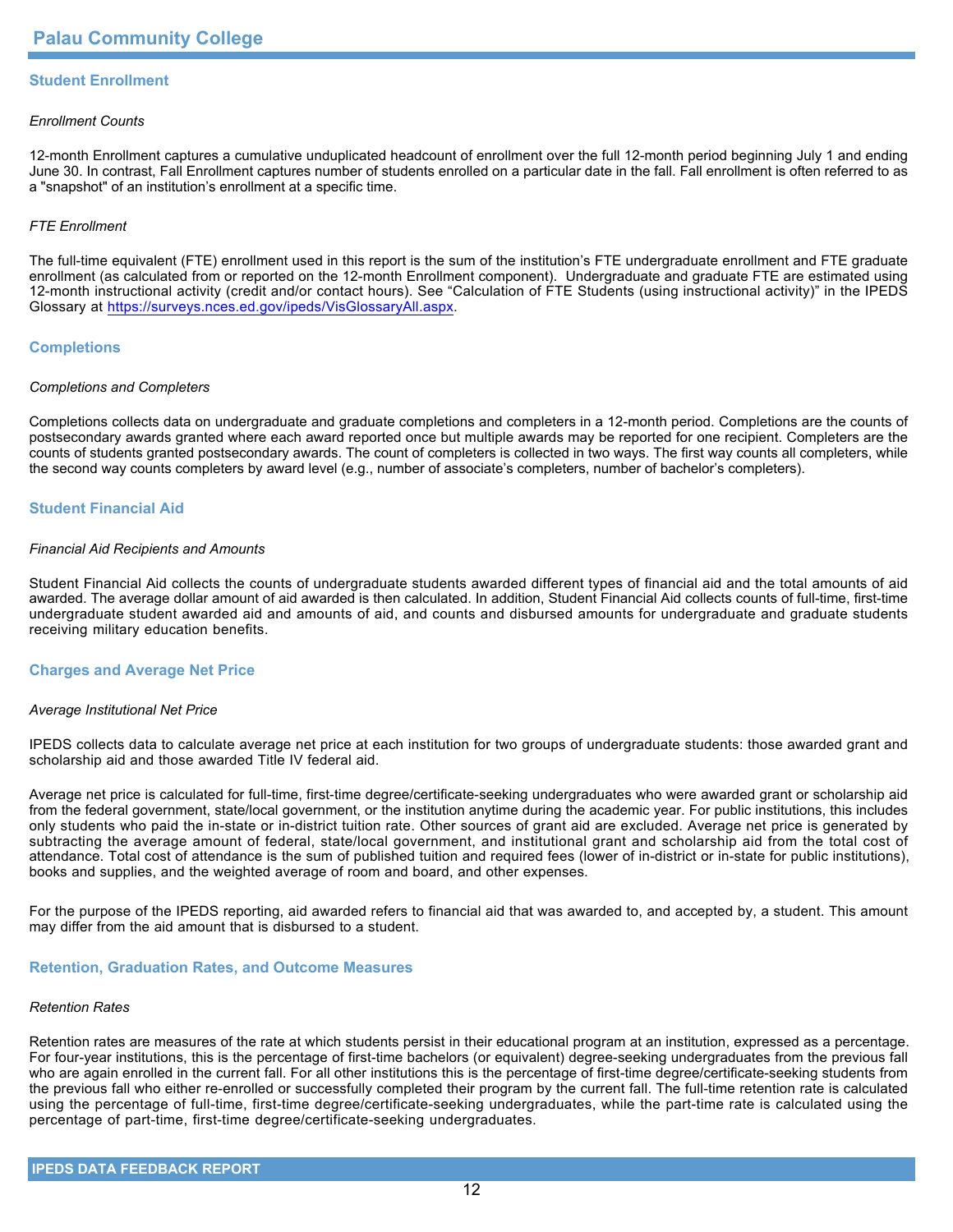#### *Graduation Rates and Transfer-out Rate*

Graduation rates are those developed to satisfy the requirements of the Student Right-to-Know Act and Higher Education Act, as amended, and are defined as the total number of individuals from a given cohort of full-time, first-time degree/certificate-seeking undergraduates who completed a degree or certificate within a given percent of normal time to complete all requirements of the degree or certificate program; divided by the total number of students in the cohort of full-time, first-time degree/certificate-seeking undergraduates minus any allowable exclusions. Institutions are permitted to exclude from the cohort students who died or were totally and permanently disabled; those who left school to serve in the armed forces or were called up to active duty; those who left to serve with a foreign aid service of the federal government, such as the Peace Corps; and those who left to serve on an official church mission.

A further extension of the traditional Graduation Rates (GR) component which carries forward 100% and 150% graduation rates data previously reported in the GR component is the Graduation Rates 200% (GR200) component, which requests information on any additional completers and exclusions from the cohort between 151% and 200% normal time for students to complete all requirements of their program of study.

Transfer-out rate is the total number of students from the cohort who are known to have transferred out of the reporting institution (without earning a degree/award) and subsequently re-enrolled at another institution within the same time period; divided by the same adjusted cohort (initial cohort minus allowable exclusions) as described above. Only institutions with a mission that includes providing substantial preparation for students to enroll in another eligible institution are required to report transfers out.

#### *Outcome Measures Data*

Alternative measures of student success are reported by degree-granting institutions to describe the outcomes of four degree/certificateseeking undergraduate student groups: First-time, full-time (FTFT); First-time, part-time (FTPT); Non-first-time, full-time entering (NFTFT); and Non-first-time, part-time entering (NFTPT). Additionally, each of the four cohorts collects data on two subcohorts: Pell grant recipients and non -Pell grant recipients. These measures provide the 4-year, 6-year, and 8-year award rates (or completions rates) after entering an institution. NCES calculates award rates by dividing a cohort's or subcohort's adjusted cohort into the number of total awards at 4-year, 6-year, and 8year status points.

The initial cohort can be revised and take allowable exclusions resulting in an adjusted cohort. Institutions are permitted to exclude from the initial cohort students who died or were totally and permanently disabled; those who left school to serve in the armed forces or were called up to active duty; those who left to serve with a foreign aid service of the federal government, such as the Peace Corps; and those who left to serve on an official church mission.

The highest award and the type of award (i.e., certificate, Associate's, or Bachelor's) are reported at each status point. For students who did not earn an undergraduate award after 8-years of entry, the enrollment statuses are reported as either still enrolled at the institution, or subsequently transferred out of the institution. Unlike the Graduation Rates data, all institutions must report on a full-year cohort (students entering July 1 of one year to June 30 to the next) and on their transfer out students, regardless if the institution has a mission that provides substantial transfer preparation.

## **Finance**

#### *Core Revenues*

Core revenues for public institutions reporting under GASB standards include tuition and fees; government (federal, state, and local) appropriations and operating and nonoperating grants/contracts; private gifts, grants, and contracts (private operating grants/contracts plus gifts and contributions from affiliated entities); sales and services of educational activities; investment income; other operating and nonoperating sources; and other revenues and additions (capital appropriations and grants and additions to permanent endowments). "Other core revenues" include federal appropriations, sales and services of educational activities, other operating and nonoperating sources, and other revenues and additions.

Core revenues for private, not-for-profit institutions (and a small number of public institutions) reporting under FASB standards include tuition and fees; government (federal, state, and local) appropriations and grants/contracts; private gifts, grants and contracts (including contributions from affiliated entities); investment return; sales and services of educational activities; and other sources (a generated category of total revenues minus the sum of core and noncore categories on the Finance component). "Other core revenues" include government (federal, state, and local) appropriations, sales and services of educational activities, and other sources.

Core revenues for private, for-profit institutions reporting under FASB standards include tuition and fees; government (federal, state, and local) appropriations and grants/contracts; private grants/ contracts; investment income; sales and services of educational activities; and other sources (a generated category of total revenues minus the sum of core and noncore categories on the Finance component). "Other core revenues" include government (federal, state, and local) appropriations and other sources.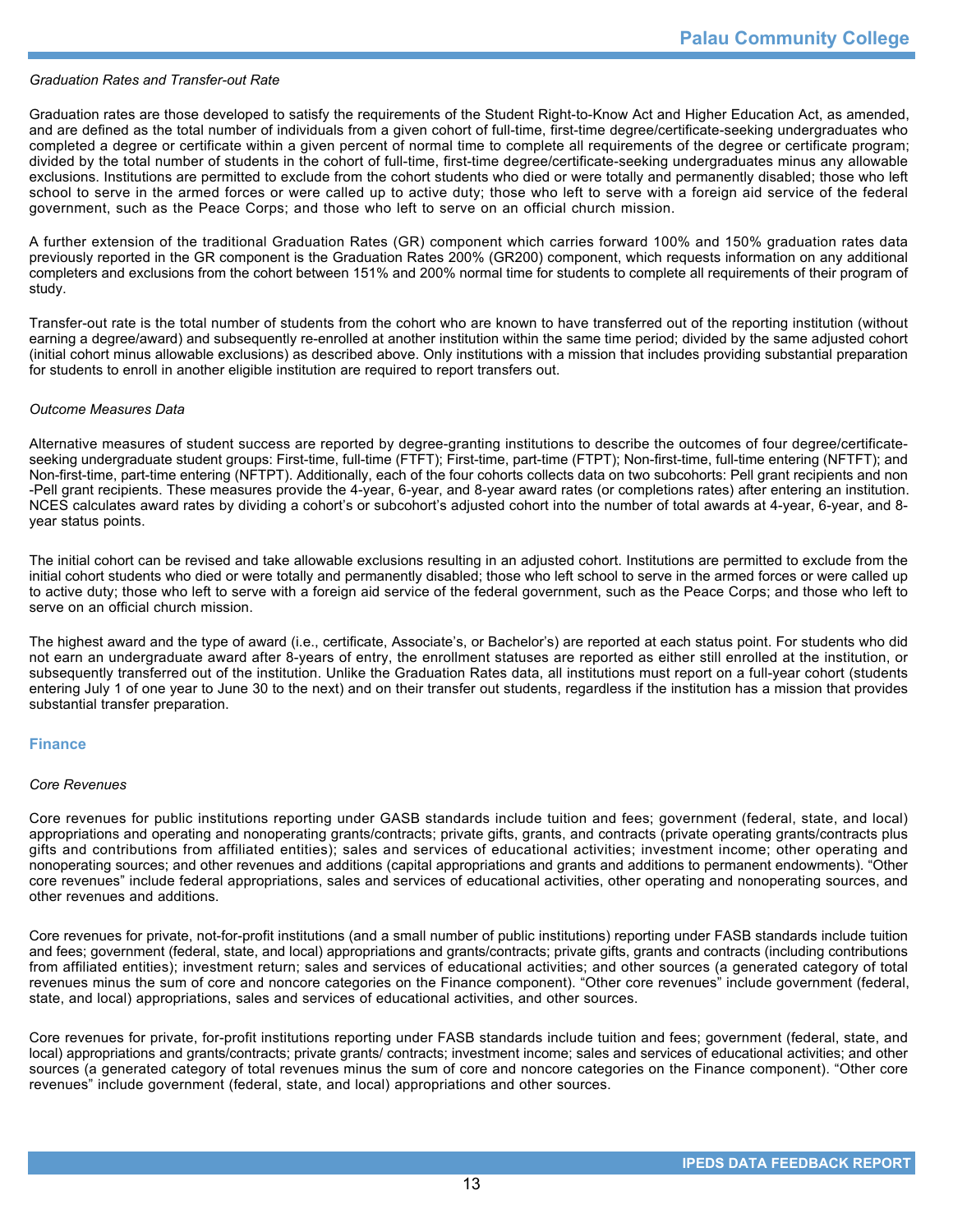At degree-granting institutions, core revenues exclude revenues from auxiliary enterprises (e.g., bookstores and dormitories), hospitals, and independent operations. Non-degree-granting institutions do no report revenue from auxiliary enterprises in a separate category, and thus may include these amounts in the core revenues from other sources.

## *Core Expenses*

Core expenses include expenses for instruction, research, public service, academic support, student services, institutional support, scholarships and fellowships (GASB) or net grant aid to students (FASB) and other expenses. Core expenses exclude expenses for auxiliary enterprises, hospitals, and independent operations. "Other core expenses" is the sum of grant aid/scholarships and fellowships and other expenses.

## *Endowment Assets*

Endowment assets, for public institutions under GASB standards, and private, not-for-profit institutions under FASB standards, include gross investments of endowment funds, term endowment funds, and funds functioning as endowment for the institution and any of its foundations and other affiliated organizations. Private, for-profit institutions under FASB do not hold or report endowment assets.

## *Salaries and Wages*

Salaries and wages for public institutions under GASB standards and private (not-for-profit and for-profit) institutions under FASB standards, include amounts paid as compensation for services to all employees regardless of the duration of service, and amounts made to or on behalf of an individual over and above that received in the form of a salary or wage.

## **Staff**

## *FTE Staff*

The full-time-equivalent (FTE) by occupational category is calculated by summing the total number of full-time staff and adding one-third of the total number of part-time staff. Occupational categories include instructional staff, research staff, public service staff, instructional support staff, management staff, and other occupations. Instructional staff are primarily engaged in teaching and do a combination of teaching, research, and/or public service. Research staff are staff whose primary function is research while public service staff are staff whose primary function is public service. Instructional support occupations include archivists, curators, and museum technicians; librarians and media collections specialists; librarian technicians; student and academic affairs and other education services occupations. Other staff include staff in service occupations; sales and related occupations; office and administrative support occupations; natural resources, construction, and maintenance occupations; production, transportation and material moving occupations; and military specific occupations. Graduate assistants are not included.

## *Equated Instructional Non-Medical Staff Salaries*

Institutions reported the number of full-time nonmedical instructional staff and their salary outlays by academic rank, gender, and the number of months worked (9-, 10-, 11-, and 12-months). Salary outlays for staff who worked 10-, 11-, and 12-months were equated to 9-months of work by multiplying the outlays reported for 10-months by 0.90, the outlays reported for 11 months by 0.818, and the outlays reported for 12 months by 0.75. The equated 10-, 11-, and 12-outlays were then added to the outlays for instructional staff that worked 9-months to generate a total 9-month equated salary outlay. The total 9-month equated outlay was then divided by total number of instructional non-medical staff to determine an equated 9-month average salary. This calculation was done for each academic rank. Salary outlays were not reported for staff that work less than 9-months and were excluded.

## *Student-to-Faculty Ratio*

Institutions can provide their institution's student-to-faculty ratio (i.e., student-to-instructional staff) for undergraduate programs or follow the NCES guidance in calculating their student-to-faculty ratio, which is as follows: the number of FTE students (using Fall Enrollment survey data) divided by total FTE instructional staff (using the total Primarily instruction + Instruction/research/public service staff reported in Human Resources component and adding any not primarily instructional staff that are teaching a credit course). For this calculation, FTE for students is equal to the number of the full-time students plus one-third the number of part-time students; FTE for instructional staff is similarly calculated. Students in "stand-alone" graduate or professional programs (such as, medicine, law, veterinary, dentistry, social work, or public health) and instructional staff teaching in these programs are excluded from the FTE calculations.